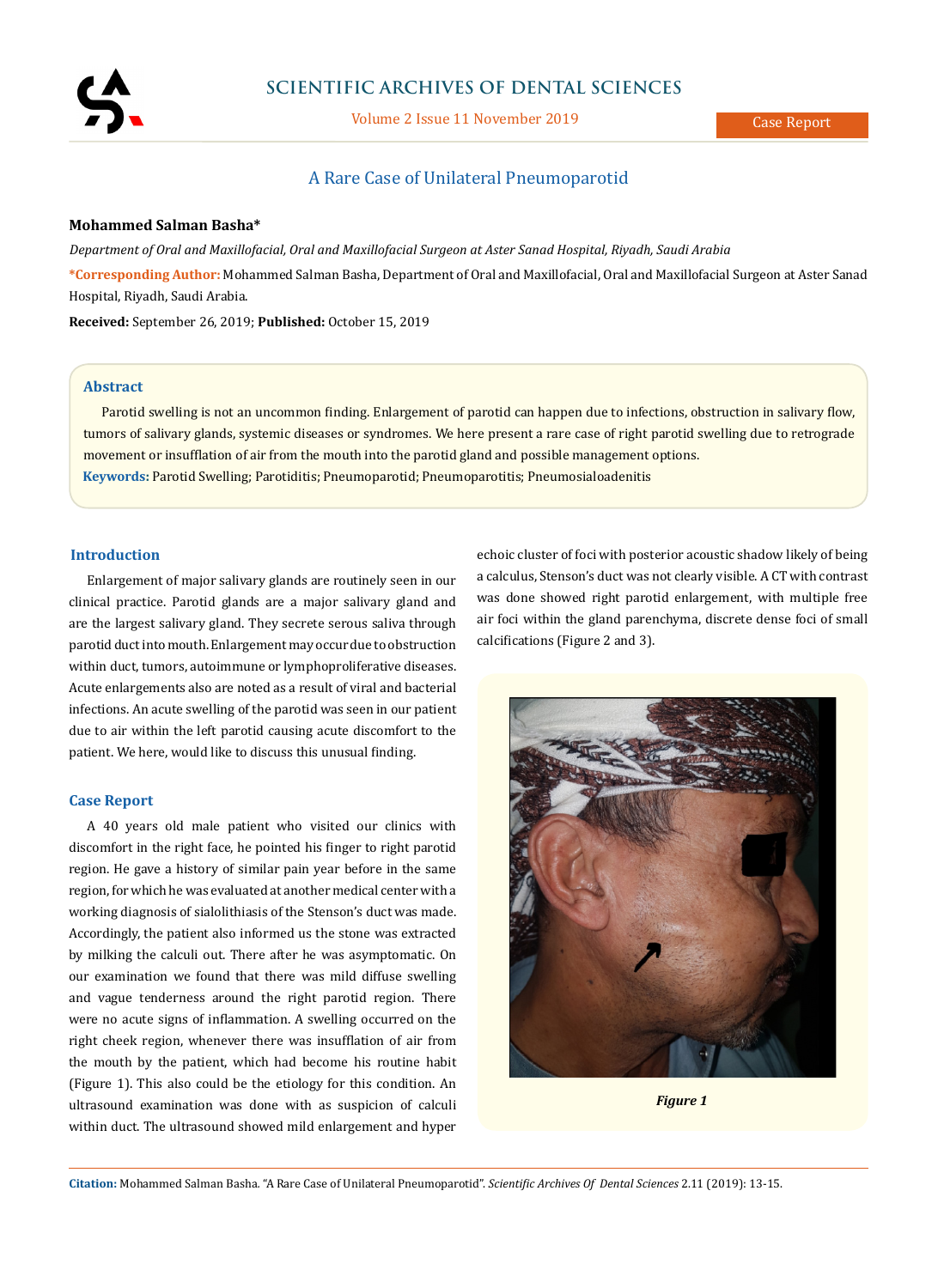

*Figure 2*



*Figure 4*



*Figure 3*

A conservative approach was decided. The duct cannulation was done with size 20 Gauge and saline irrigation was done. Patient was advised not to hold air mouth/ blow with pressure. When an external pressure was applied on right parotid we observed intraoral air bubbles (Figure 4). A crape mastoid dressing bandage was applied for a period of 5 days. There was an improvement in size and local discomfort and pain. The patient was followed for a period of 6 months.

### **Discussion**

In literature, Hyrtl in 1865 was first to describe this condition [1]. Other names for this condition are pneumoparotitis, pneumoparotiditis, pneumosialoadenitis, wind parotiditis, anesthetic or surgical mumps [2-7]. If the parotid gland shows signs of inflammation the most commonly used term is Pneumoparotitis, otherwise its pneumoparotiditis (with inflammation).

Intraoral pressure increase is the main reason for this condition. It also may be aggravated due to dilated duct, weakness in buccinator muscle. A mucosal fold seals the entrance Stensen's duct orifice when intraoral pressure increases, there by prevents air from entering retrograde into the gland [4], contraction of the buccinator closes the duct on increased intraoral pressure.

Dental procedures where high speed air turbine hand pieces and air-powered scaler units can cause Pneumoparotid, as these instruments cause increase in intraoral pressure 20 times the normal oral pressure, especially if used near the molar teeth region [8]. Surgical/anesthesia mumps are enlargement of the parotids that can happen during extubation, due to positive pressure ventilation [7]. It is also reported in blowing up of balloons, scuba divers, musicians with wind blowing musical instruments.

CT scans are valuable in diagnosis as they show air within the parotid gland. Ultrasonography are used as initial examination tool, which commonly shows multiple hyperechoic areas [9].

Treatment is usually conservative, as the enlargement usually reduces within 3 days [10]. Some authors recommend antibiotics to avoid any further infection within parotid due to oral bacteria [1]. Anti-inflammatory drugs, external gland massage, local heat application are also used [1,11]. Patient is explained not to increase the intraoral pressure. Surgical options are rarely needed, they include transposition of duct [1], ligation [12], superficial parotidectomy - only if patient suffers from multiple episodes of infection.